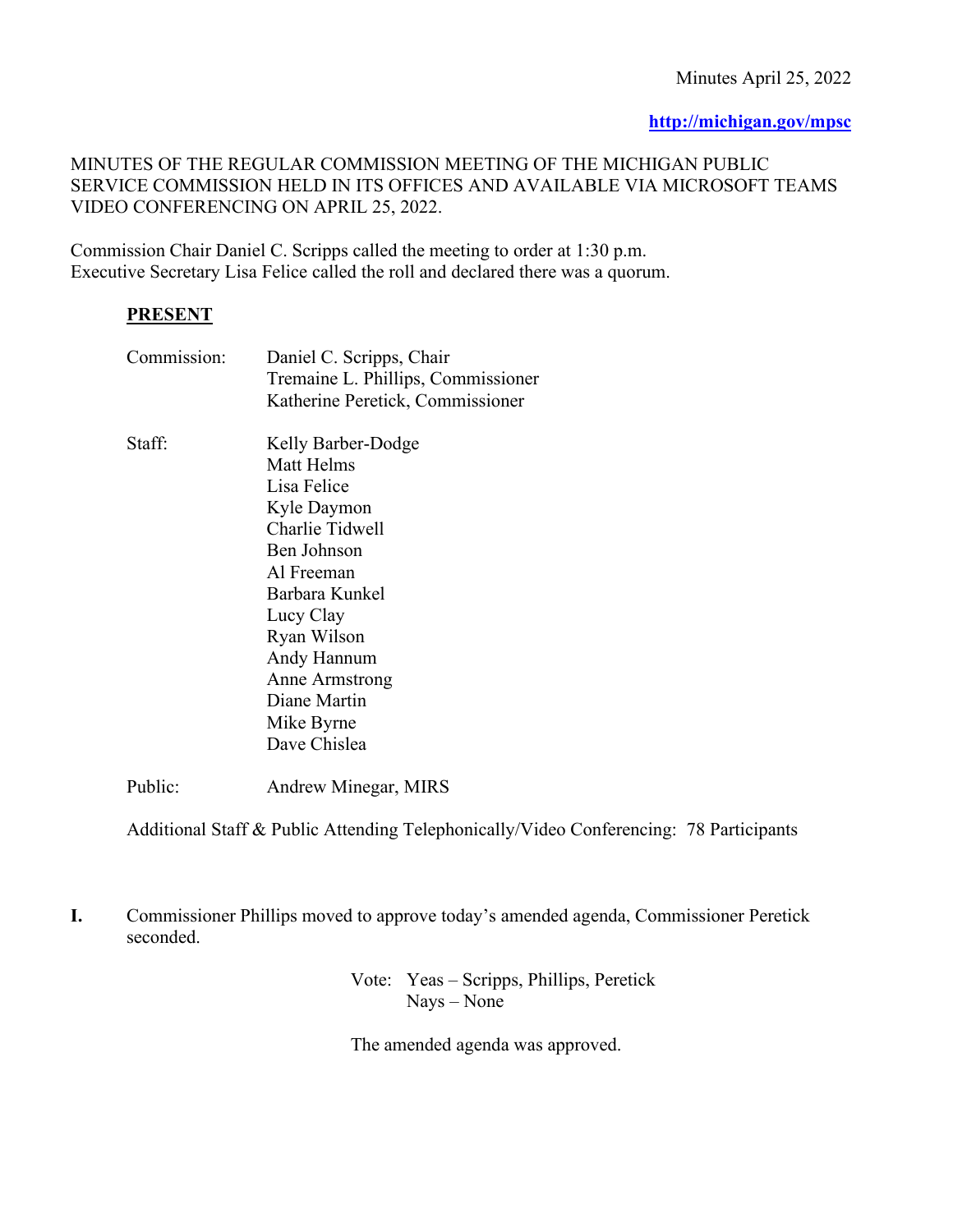**II.** Commissioner Phillips moved to approve the minutes of the Regular Commission Meeting of April 14, 2022, Commissioner Peretick seconded.

> Vote: Yeas – Scripps, Phillips, Peretick Nays – None

The minutes were approved.

#### **III. CONSENTED ORDERS**

## **A. COMMUNICATIONS**

| 1.               | U-21184                        | IN THE MATTER OF THE PETITION OF AT&T MICHIGAN FOR<br>AN ORDER CONFIRMING RELINQUISHMENT OF ELIGIBLE<br>TELECOMMUNICATIONS CARRIER STATUS<br>(request to voluntarily relinquish designation/interim order) |
|------------------|--------------------------------|------------------------------------------------------------------------------------------------------------------------------------------------------------------------------------------------------------|
| 2.               | <b>MINUTE</b><br><b>ACTION</b> | PENINSULA FIBER NETWORK NEXT GENERATION SERVICES,<br><b>LLC</b><br>(9-1-1 wireless, U-14000, invoice no. INV-1153 dated April 13, 2022)                                                                    |
| 3.               | <b>MINUTE</b><br><b>ACTION</b> | PENINSULA FIBER NETWORK NEXT GENERATION SERVICES,<br><b>LLC</b><br>(9-1-1 wireless, U-14000, invoice no. INV-1154 dated April 13, 2022)                                                                    |
| $\overline{4}$ . | <b>MINUTE</b><br><b>ACTION</b> | PENINSULA FIBER NETWORK NEXT GENERATION SERVICES,<br><b>LLC</b><br>(9-1-1 wireless, U-14000, invoice no. INV-1155 dated April 13, 2022)                                                                    |
| 5.               | <b>MINUTE</b><br><b>ACTION</b> | PENINSULA FIBER NETWORK NEXT GENERATION SERVICES,<br><b>LLC</b><br>(9-1-1 wireless, U-14000, invoice no. INV-1156 dated April 13, 2022)                                                                    |
| 6.               | <b>MINUTE</b><br><b>ACTION</b> | PENINSULA FIBER NETWORK NEXT GENERATION SERVICES,<br><b>LLC</b><br>(9-1-1 wireless, U-14000, invoice no. INV-1157 dated April 13, 2022)                                                                    |
| 7.               | <b>MINUTE</b><br><b>ACTION</b> | PENINSULA FIBER NETWORK NEXT GENERATION SERVICES,<br><b>LLC</b><br>(9-1-1 wireless, U-14000, invoice no. INV-1158 dated April 13, 2022)                                                                    |
| 8.               | <b>MINUTE</b><br><b>ACTION</b> | PENINSULA FIBER NETWORK NEXT GENERATION SERVICES,<br><b>LLC</b><br>(9-1-1 wireless, U-14000, invoice no. INV-1159 dated April 13, 2022)                                                                    |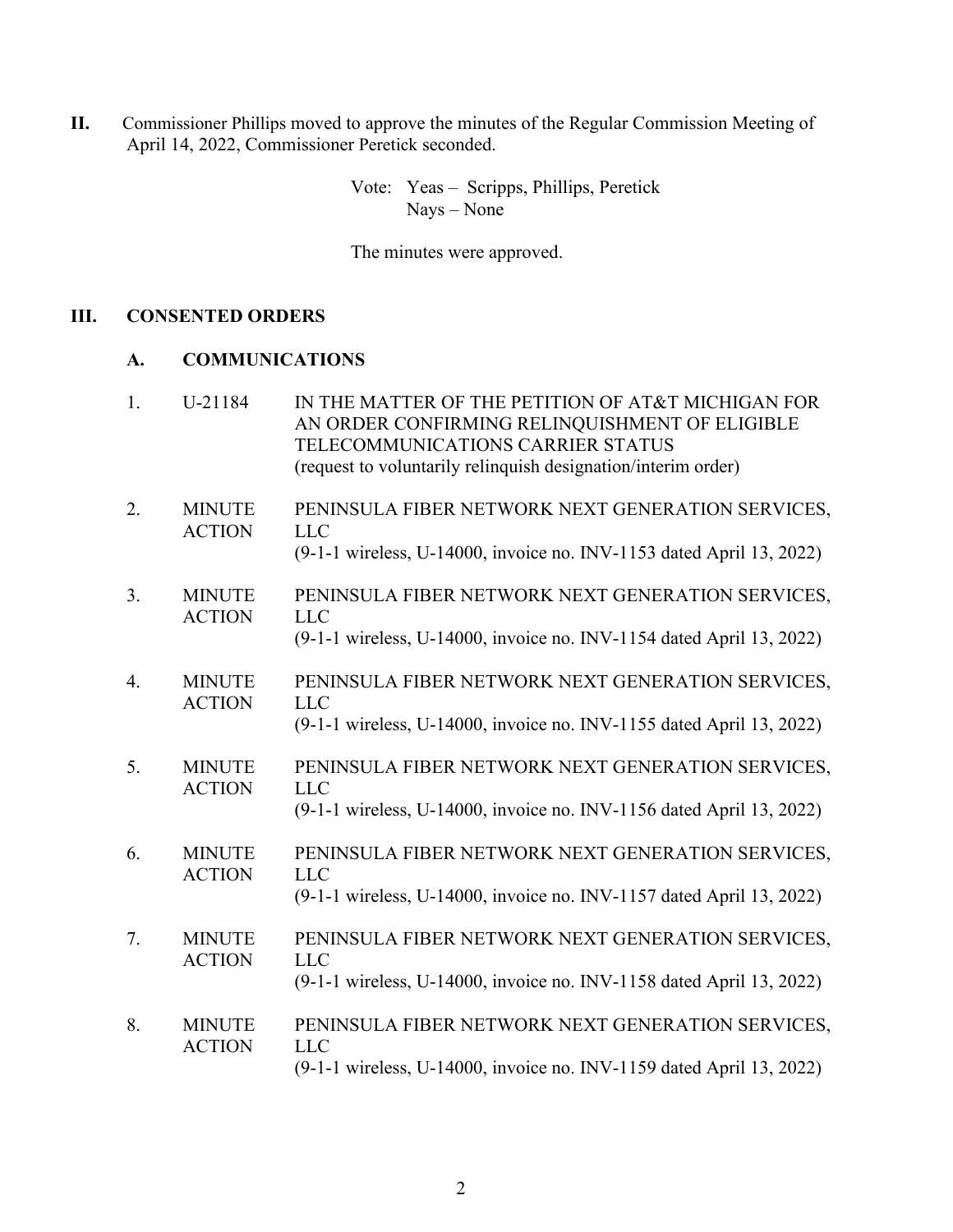| 9.  | <b>MINUTE</b><br><b>ACTION</b> | PENINSULA FIBER NETWORK NEXT GENERATION SERVICES,<br>LLC <sup>1</sup><br>(9-1-1 wireless, U-14000, invoice no. INV-1162 dated April 13, 2022) |
|-----|--------------------------------|-----------------------------------------------------------------------------------------------------------------------------------------------|
| 10. | <b>MINUTE</b><br><b>ACTION</b> | PENINSULA FIBER NETWORK NEXT GENERATION SERVICES,<br><b>LLC</b><br>(9-1-1 wireless, U-14000, invoice no. INV-1163 dated April 13, 2022)       |
| 11. | <b>MINUTE</b><br><b>ACTION</b> | PENINSULA FIBER NETWORK NEXT GENERATION SERVICES,<br>LLC.<br>(9-1-1 wireless, U-14000, invoice no. INV-1160 dated April 13, 2022)             |
| 12. | <b>MINUTE</b><br><b>ACTION</b> | PENINSULA FIBER NETWORK NEXT GENERATION SERVICES,<br><b>LLC</b><br>(9-1-1 wireless, U-14000, invoice no. INV-1161 dated April 13, 2022)       |

#### **B. ELECTRIC**

REMOVED 1. U-21130 IN THE MATTER OF THE APPLICATION OF UPPER MICHIGAN ENERGY RESOURCES CORPORATION FOR APPROVAL OF ITS LEGALLY ENFORCEABLE OBLIGATION CRITERIA, PURSUANT TO THE PUBLIC UTILITY REGULATORY POLICIES ACT, 16 USC 2601 *ET SEQ*. (proposed settlement agreement)

> Commissioner Phillips moved that the Commission approve all the orders and minute actions on the consent agenda. Commissioner Peretick seconded that motion.

> > Vote: Yeas – Scripps, Phillips, Peretick Nays – None

The 1 order and 11 minute actions were adopted.

## **IV. OTHER ORDERS**

#### **A. ELECTRIC**

1. U-18353 IN THE MATTER, ON THE COMMISSION'S OWN MOTION, REGARDING THE REGULATORY REVIEWS, REVISIONS, DETERMINATION, AND/OR APPROVALS NECESSARY FOR INDIANA MICHIGAN POWER COMPANY TO COMPLY WITH SECTION 61 OF 2016 PA 342 (*ex parte*/ voluntary green pricing program)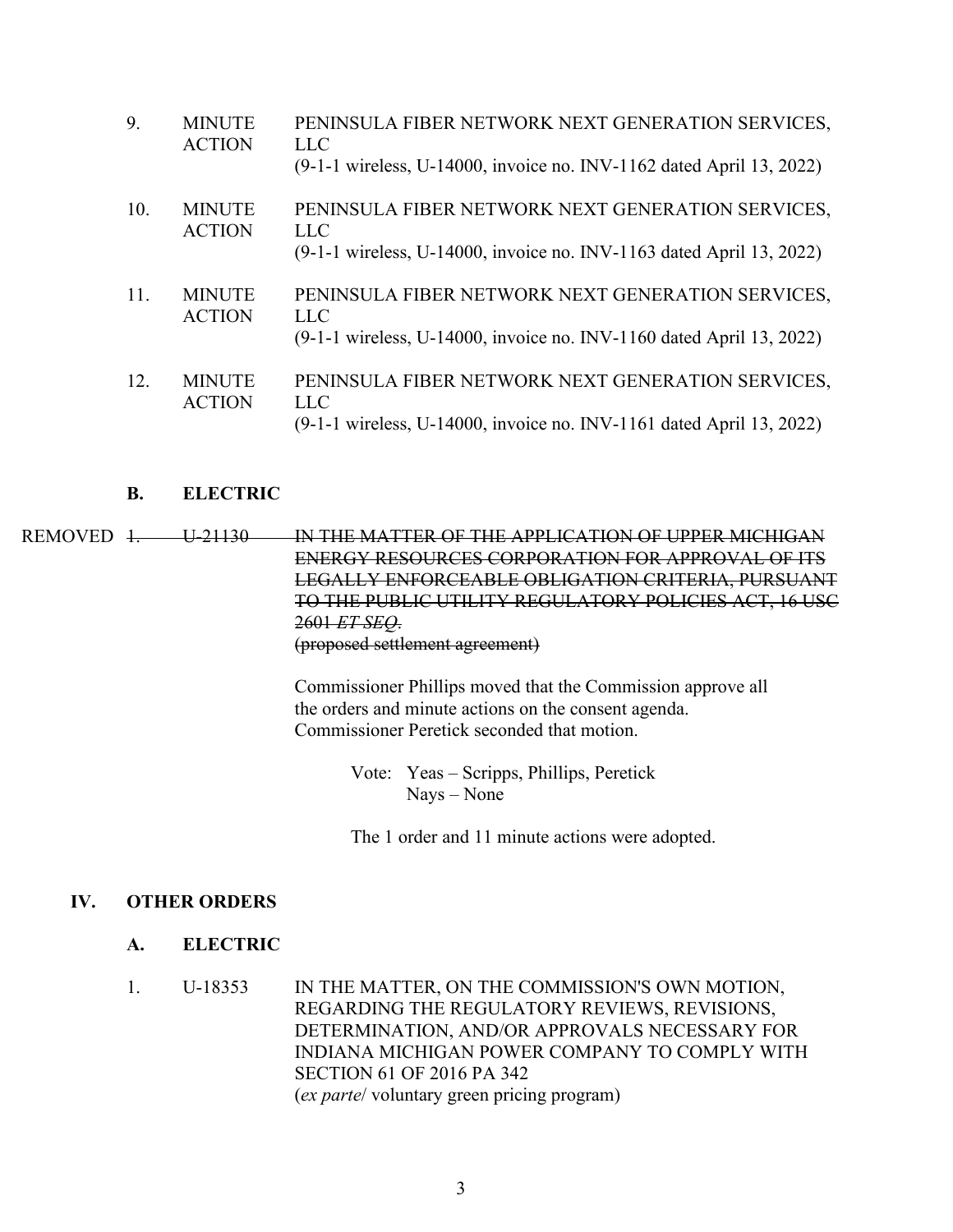Case No. U-18353 involves an application filed by Indiana Michigan Power Company on October 12, 2021, requesting *ex parte* approval to update the IM Green program surcharge and credit in the IM Green program tariff. The order before you approves the application. Commissioner Phillips moved that the Commission approve the order at its April 25, 2022 meeting. Commissioner Peretick seconded that motion.

> Vote: Yeas – Scripps, Phillips, Peretick Nays – None

The order was adopted.

### 2. U-20833 IN THE MATTER OF THE APPLICATION OF CONSUMERS ENERGY COMPANY FOR APPROVAL OF POWER PURCHASE AGREEMENTS (*ex parte*/proposed purchase agreement with STS Hydropower, LLC)

Case No. U-20833 involves an application filed by Consumers Energy Company requesting *ex parte* approval of a power purchase agreement between Consumers Energy Company and STS Hydropower, LLC, for the output of the Morrow Hydro Plant. The order before you approves the application. Commissioner Phillips moved that the Commission approve the order at its April 25, 2022 meeting. Commissioner Peretick seconded that motion.

> Vote: Yeas – Scripps, Phillips, Peretick Nays – None

The order was adopted.

3. U-21090 IN THE MATTER OF THE APPLICATION OF CONSUMERS ENERGY COMPANY FOR APPROVAL OF AN INTEGRATED RESOURCE PLAN UNDER MCL 460.6t, CERTAIN ACCOUNTING APPROVALS, AND FOR OTHER RELIEF (motion to extend/interim order)

> Case No. U-21090 involves an application filed by Consumers Energy Company requesting approval of its integrated resource plan pursuant to MCL 460.6t and other relief. The order before you grants Consumers Energy Company's and the Commission Staff's joint motion requesting an extension of certain statutory deadlines set forth in MCL 460.6t(7) to allow for the consideration of a proposed settlement agreement, and provides a tentative schedule in the event that the settlement agreement is contested. Commissioner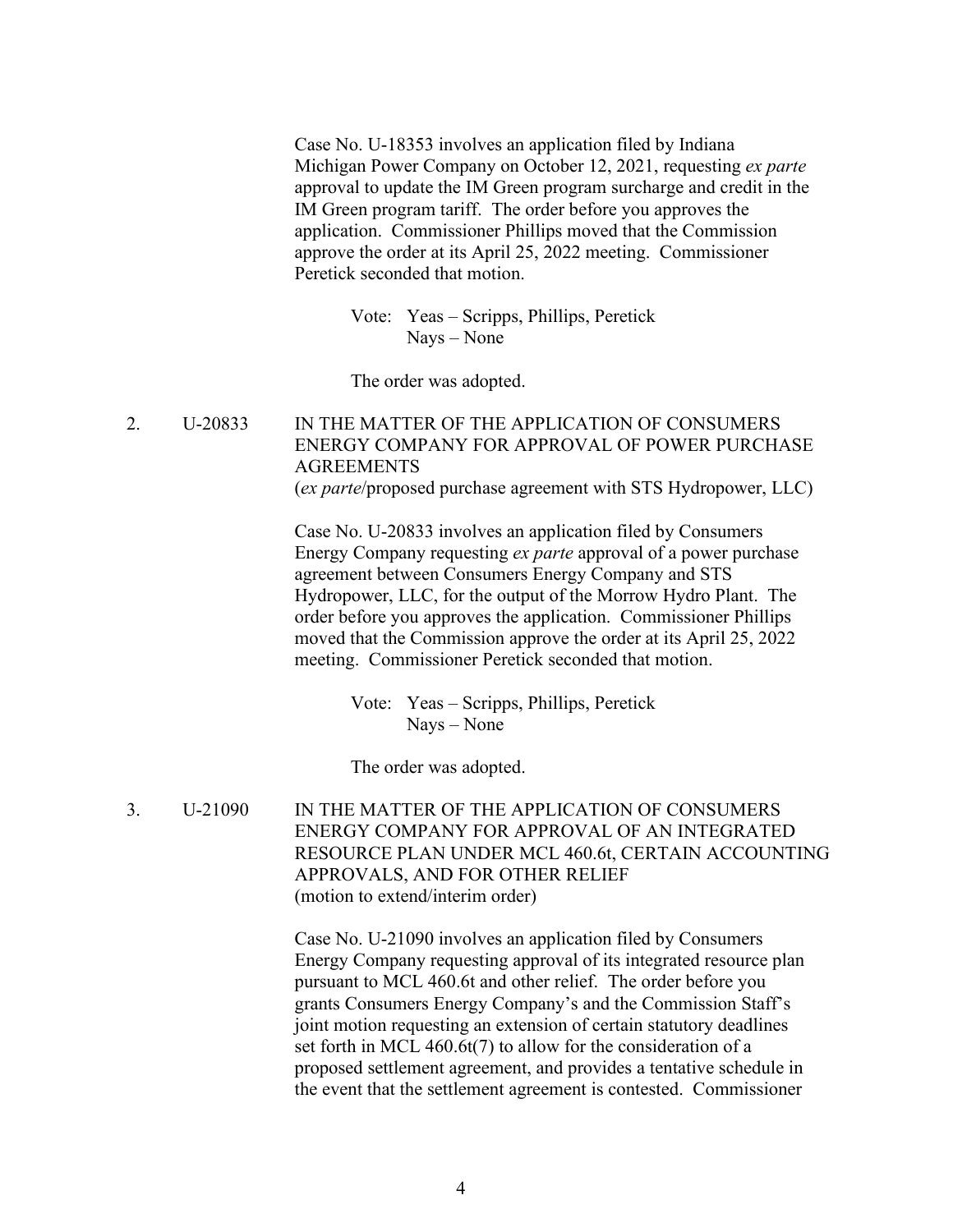Phillips moved that the Commission approve the order at its April 25, 2022 meeting. Commissioner Peretick seconded that motion.

> Vote: Yeas – Scripps, Phillips, Peretick Nays – None

The order was adopted.

4. U-21152 IN THE MATTER, ON THE COMMISSION'S OWN MOTION, REGARDING THE REGULATORY REVIEWS, REVISIONS, DETERMINATION AND/OR APPROVALS NECESSARY FOR UPPER PENINSULA POWER COMPANY TO COMPLY WITH SECTION 61 OF 2016 PA 342 (*ex parte*/ voluntary green pricing program)

> Case No. U-21152 involves an application filed on October 18, 2021, by Upper Peninsula Power Company requesting *ex parte* approval of its voluntary green pricing program, UPPCo Green, as updated. The order before you approves the application and provides direction for future voluntary green pricing program filings. Commissioner Phillips moved that the Commission approve the order at its April 25, 2022 meeting. Commissioner Peretick seconded that motion.

> > Vote: Yeas – Scripps, Phillips, Peretick Nays – None

The order was adopted.

#### **B. GAS**

1. U-20883 IN THE MATTER, ON THE COMMISSION'S OWN MOTION, REGARDING THE REGULATORY REVIEWS, REVISIONS, DETERMINATIONS, AND/OR APPROVALS NECESSARY FOR SEMCO ENERGY, INC. TO FULLY COMPLY WITH PUBLIC ACT 295 OF 2008, AS AMENDED BY PUBLIC ACT 342 OF 2016 (energy waste reduction plan/final order)

> Case No. U-20883 involves the application of SEMCO Energy Gas Company, a division of SEMCO Energy, Inc., to approve its 2022-2023 energy waste reduction plan. The order before you approves the 2022-2023 energy waste reduction plan, as described in the order. Commissioner Phillips moved that the Commission approve the order at its April 25, 2022 meeting. Commissioner Peretick seconded that motion.